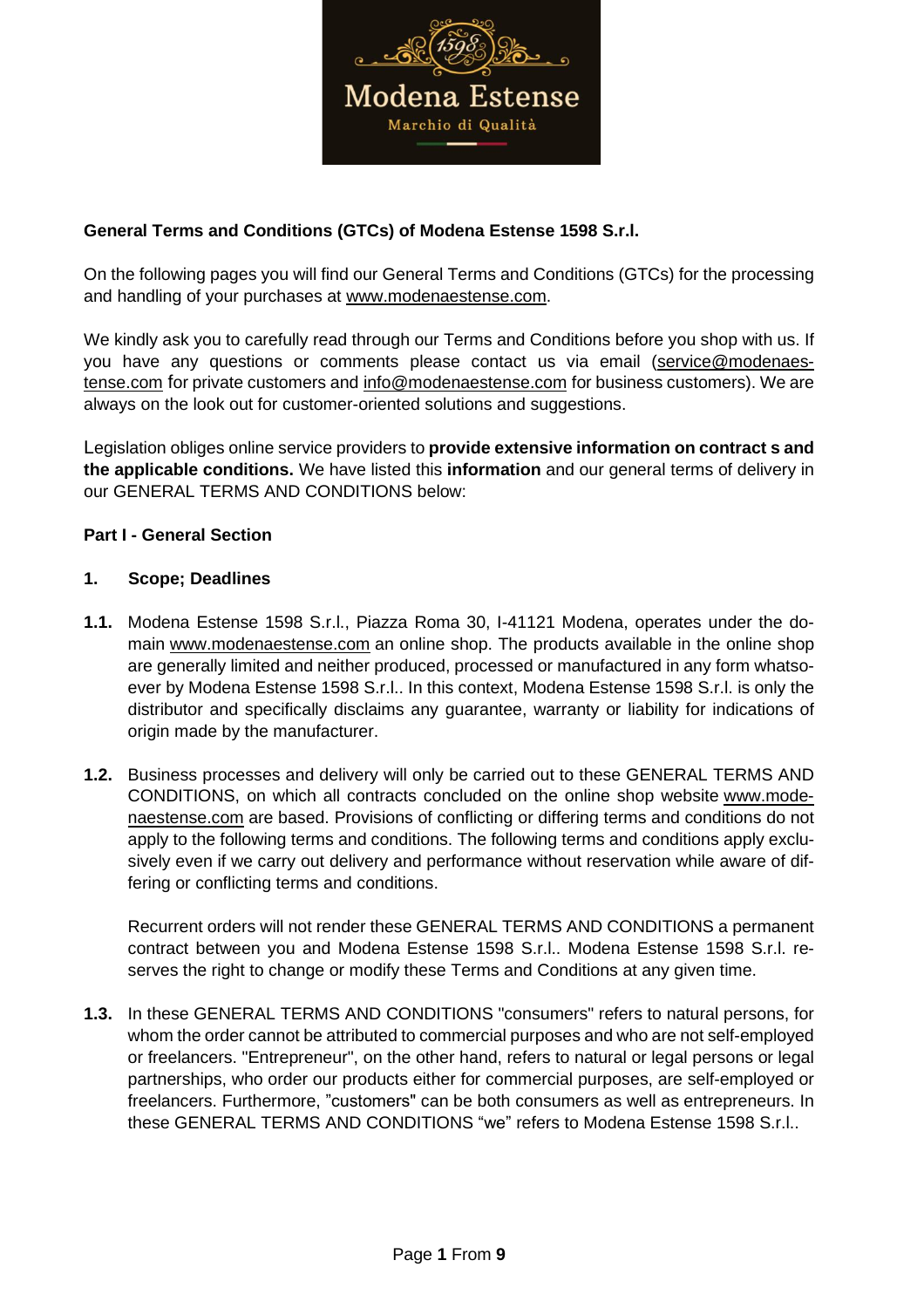**1.4.** If working days are specified as deadlines this includes all the days of the week with the exception of Saturdays, Sundays and public holidays.

# **2. Saving the GTCs and Access to Contractural Text**

You can view our TERMS AND CONDITIONS on our website [www.modenaes](http://www.modenaestense.com/)[tense.com](http://www.modenaestense.com/) under "TERMS AND CONDITIONS".

You can also print or save these TERMS AND CONDITIONS using one of the functions on your internet browser (eg. "Save as" or "Print"). You can also download and archive our Terms and Conditions in PDF format by clicking here. To open the PDF file you will need a program such as Adobe Reader (which is free) or similar which supports PDF formats.

## **3. Contract finalisation**

**3.1.** Contractual Partner is Modena Estense 1598 S.r.l., Piazza Roma 30, I-41121 Modena. Orders can only be placed after prior registration on [www.modenaestense.com.](http://www.modenaestense.com/)

Alcoholic beverages are sold only to persons of legal age (adults) and, in this regard, Modena Estense 1598 S.r.l. sees to it that the technical precautions implemented should exclude such orders by minors or persons underage. However, due to technical reasons it can not entirely be ruled out that even those underage will be able to order alcohol. Upon registration or placing an order the customer warrants that they have reached the required minimum age (legal age) and the accuracy and completeness of their registration or ordering data.

**3.2.** Your offer is binding, once you have gone through the ordering process on www.modenastense.com by entering the required information and have, in the last step, clicked the "check out/submit" button. After placing an order, you will immediately receive an order confirmation. The confirmation of receipt of your order does not constitute a declaration of acceptance by Modena Estense 1598 S.r.l..

Modena Estense 1598 S.r.l. is not obliged to accept your offer. In the event of rejection you will be informed without unnecessary delay.

- **3.3** All our products are sold to consumers only in normal household quantities. Regardless of your consumer right of withdrawal on existing orders, you are bound to your order of goods marked "in stock" for ten working days. This commitment is for a maximum of ten days.
- **3.4**. A binding contract takes effect upon transmission of shipping or payment confirmation, at the latest, however, with the delivery of the ordered goods.
- **3.5.** Please note that the delivery of the ordered goods upon advance payment (reservation) only occurs after the full amount is credited to our account. If, after missing a deadline and receiving a reminder, your payment is not received by us up to seven calendar days following the dispatch of the order confirmation, we will withdraw from the contract. This will result in your order being void with no delivery obligation on our part. The order is then cancelled without further consequences or obligations for both parties. A reservation of an article through advance payment is therefore for a period of seven calendar days.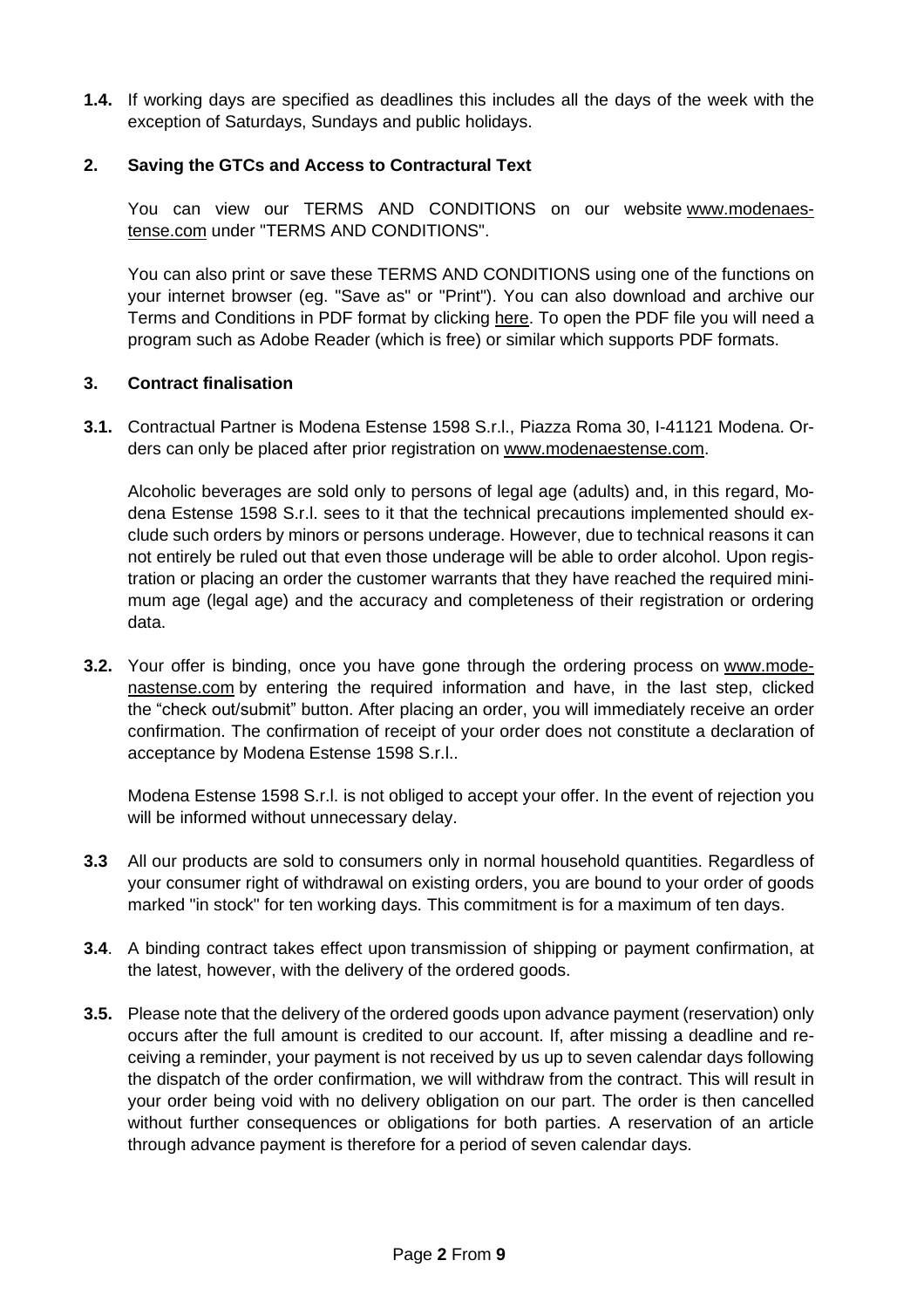**6 3 .** We save your orders after conclusion of the contract. If you lose your order information, please contact us by e-mail at [service@modenaestense.com](mailto:service@modenaestense.com) so that we can send you a copy of your order data.

# **4. Risk of Procurement; Nullification of Obligation to Deliver; Delivery Terms; Extension of Delivery Times; Transfer of Risk**

- **4.1.** A procurement risk is not borne by us, not even in the event of a execution of a contract for the purchase of generic goods. We are only obliged to deliver goods we have on stock and goods we received from our suppliers.
- **4.2.** The obligation to deliver on our part is nullified if we, despite having concluded an appropriate supply agreement with our supplier, do not receive goods in a proper and timely fashion as well as when goods are not available and we have informed you of this immediately and have not assumed a procurement risk. In the case of non-availability of goods we will refund any advance payment immediately.
- **4.3.** Modena Estense 1598 S.r.l. endeavours to deliver goods after conclusion of the contract without unnecessary delay. However, deliver can take some time depending on the ordered goods. If no other agreement has been made, Modena Estense 1598 S.r.l. will deliver the ordered goods no later than 30 days after conclusion of the contract, whereas Modena Estense 1598 S.r.l. is entitled to make partial deliveries.

The delivery period shall be extended appropriately in the case of circumstances affecting the delivery due force majeure events. Events of force majeure are/include strikes, lockouts, official intervention, shortages in power and raw materials, transport bottlenecks, operational hinderances through no fault of ours but, for example, through fire, water and machine damages and all other impediments/disruptions, which considered objectively were not caused by negligence on our part. We shall inform you immediately of the beginning and end of such hindrances. If the delays last for more than 4 weeks after the original effective delivery times, you are entitled to withdraw from the contract. The right will to further claims, in particular claims for damages, do not exist.

**4.4.** Delivery will be to the specified delivery address. You are obliged to inform us immediately of any changes to your contact data (especially physical and e-mail address) or the delivery address, as long as the legal transaction has not been mutually fulfilled. Up to this point, Modena Estense 1598 S.r.l. may announce legally relevant declarations to the contact data you originally provided.

If delivery to you is not possible because the delivery address provided could not be found or is incorrect, you will assume the costs of the failed delivery attempt, as well as costs of return which Modena Estense 1598 S.r.l. has to pay.

All customs fees, duties and delivery charges are to be paid by you and are stipulated either in the framework of the order or in the context of the delivery.

**4.5.** In the case of shipment purchases the risk for the consumer of accidental loss and deterioration during shipment of the sold goods is transferred with the handing over of the goods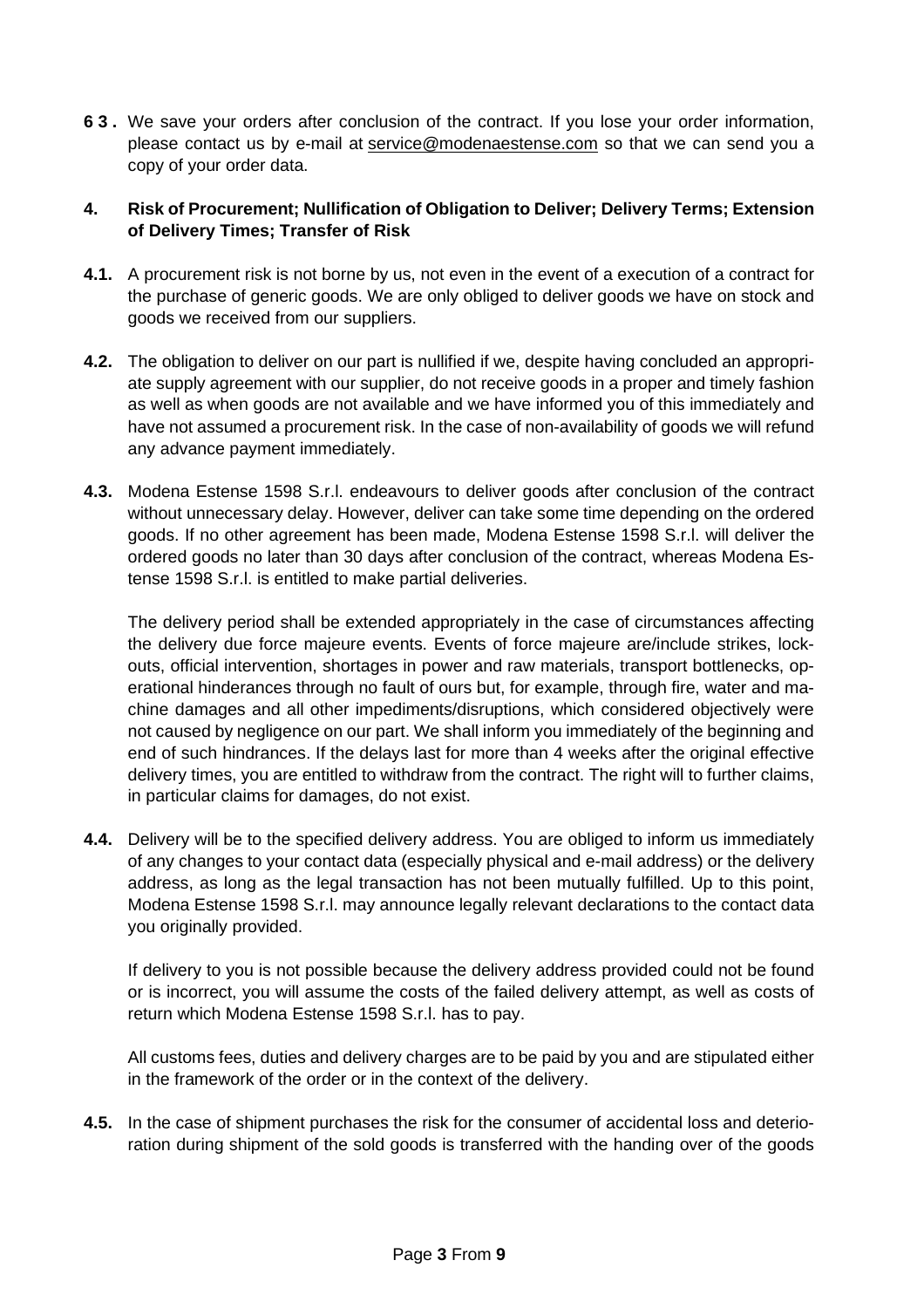to the consumer or a recipient specified by him. This applies regardless of whether or not the shipment is insured. Otherwise, the risk of accidental loss and accidental deterioration of the goods is passed on to the buyer, in case of purchase, with the delivery of the goods to the shipper or any other person or institution designated to deliver the shipment to the buyer.

# **5. Guarantee**

- **5.1.** The pictures in the online shop are purely symbolic in nature and, especially due to different browser representations, colour deviations for example, cannot be completely ruled out.
- **5.2.** Modena Estense 1598 S.r.l. guarantees in accordance with legal requirements, that at the time of delivery the products are free from defects, i.e. Modena Estense 1598 S.r.l. shall be responsible for ensuring that all products conform to the expected property descriptions, and can be used in accordance with the nature of the business or the concluded agreement.
- **5.3.** Warranty claims for the purchases made via the online shop shall become null and void two years after delivery.

# **6. Restriction of Liability**

- **6.1.** Modena Estense 1598 S.r.l. is liable for damages in connection with the fulfillment of the contract only if Modena Estense 1598 S.r.l. caused these intentionally or through gross negligence, insofar as no mandatory statutory provisions relating to consumers exist.
- **6.2.** In relation to entrepreneurs, Modena Estense 1598 S.r. l.'s liability is in any case excluded in cases of slight negligence, so that Modena Estense 1598 S.r.l. shall be liable only for gross negligence or intent. The entrepreneur has to prove gross negligence on the part of the Modena Estense 1598 S.r.l..
- **6.3.** This exclusion of liability for slight negligence does not apply to personal injury.

## **7. Applicable Law and Jurisdiction**

- **7.1.** For all legal transactions or other legal relations with us are governed by **Austrian law**. The UN Convention on Contracts for the International Sale of Goods (CISG) and reference standards, as well as any other international conventions, even after being incorporated in Austrian law, shall not be applicable. In the case of contracts for a purpose to which the professional or commercial activity of the authorised party can not be attributed (Businessto-Consumer, B2C), this choice of law applies only insofar as the protection granted by mandatory provisions of the law of the state in which the consumer has his habitual residence, is not withdrawn.
- **7.2.** For business transactions with companies and legal persons under public law (Business-to-Business, B2B) the place of jurisdiction for all disputes relating to these terms and conditions and individual contracts concluded under their validity, including bills and checks, is only the Competent Court for A-5204 Straßwalchen (Austria). In this case, we shall also be entitled to sue at the customer's place of business.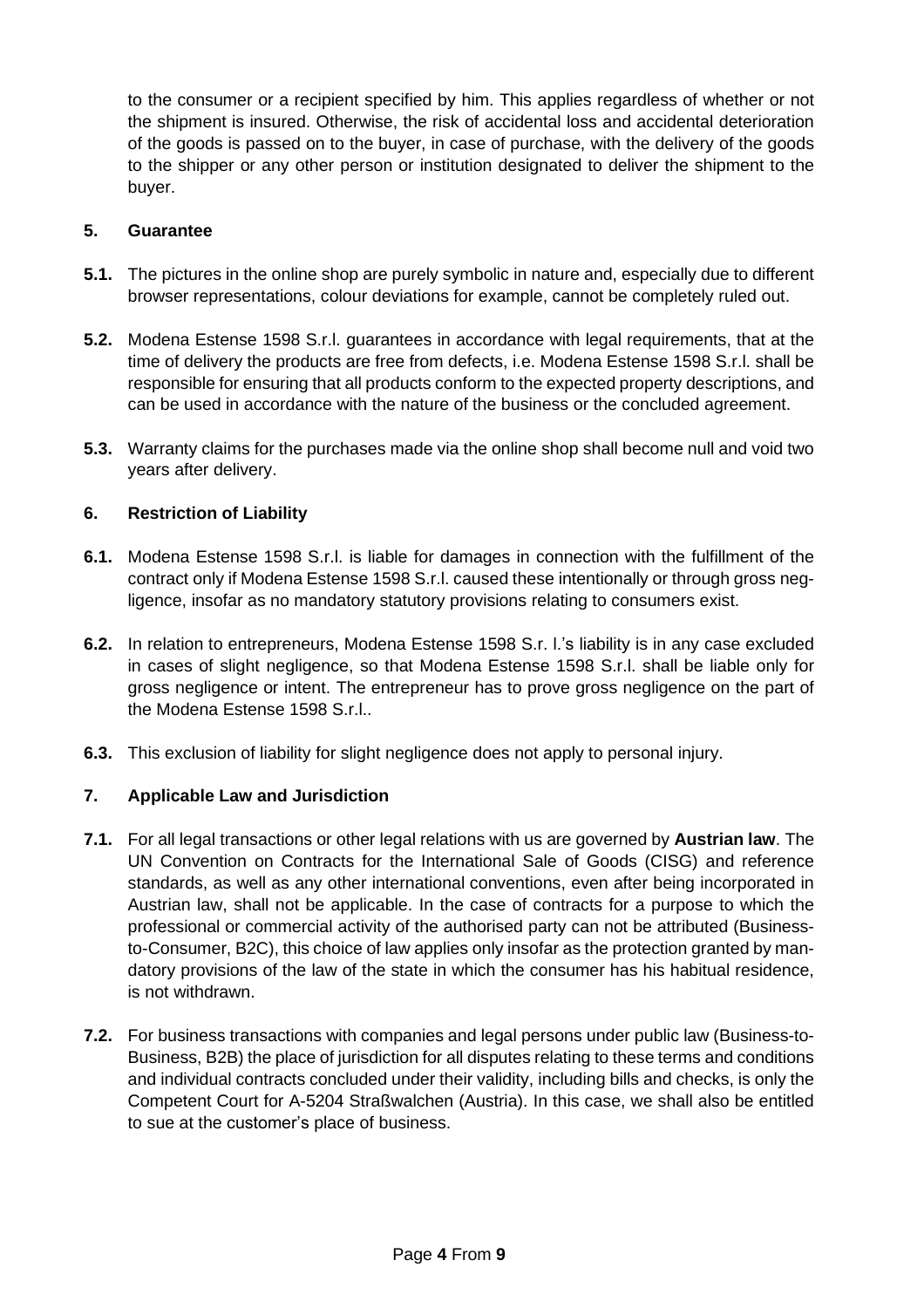# **8. Amendments to the General Terms and Conditions**

We are entitled to unilaterally amend these GENERAL TERMS AND CONDITIONS - as long as they have been included in the contractual relationship with the customer - to the extent necessary to eliminate faults arising from equivalence disruptions or to adapt to changes in the legal or technical framework. We will inform you in the event that there are adaptations to the content of the amended regulations. The amendment will become an integral part of the contract, if it is not vetoed within six weeks of receiving your receiving the notification of the inclusion of the change of content in the contractual relationship toward us in written or text form.

## **9. Severability Clause**

Should individual provisions of the contract including these provisions be or become fully or partially invalid or should the contract have an unanticipated gap, the validity of the other provisions or parts thereof shall not be affected. The relevant statutory regulations will be applied in place of the invalid or missing provisions.

## **Part II - Ordering Items from Modena Estense**

#### **1. Contractual Partner**

Your exclusive contractual partner for ordering items/goods from Modena Estense is Modena Estense 1598 S.r.l., FN MO-417907, Piazza Roma 30, 41121 Modena, Italy [\(ser](mailto:service@modenaestense.com)[vice@modenaestense.com\)](mailto:service@modenaestense.com).

## **2. Prices and Shipping Costs**

The valid price is exclusively the price stated at the time of ordering from the online shop. The indicated prices are final prices or gross prices, that is, they contain the valid statutory VAT and other price components, but not the delivery costs. All prices are quoted in euros, including VAT.

All customs fees, duties and delivery charges are to be paid by you and are stated either in the framework of the order or in the framework of delivery.

It cannot be avoided that - in spite of all due diligence - wrong prices for individual products in the online shop (e.g. due to typing errors) are given. In such a case you will, of course, be given the right price and can then decide whether to confirm or withdraw your offer.

On [www.modenaestense.com](http://www.modenaestense/) if your order amount is under  $50 $\epsilon$  we will charge you the$ proportionally costs, which you can find in the document about the payment and shipping. In this way the costs incurred for postage/freight and packing are only partially covered, we see to the rest. In exceptional cases we have to take a higher rate into account. This will be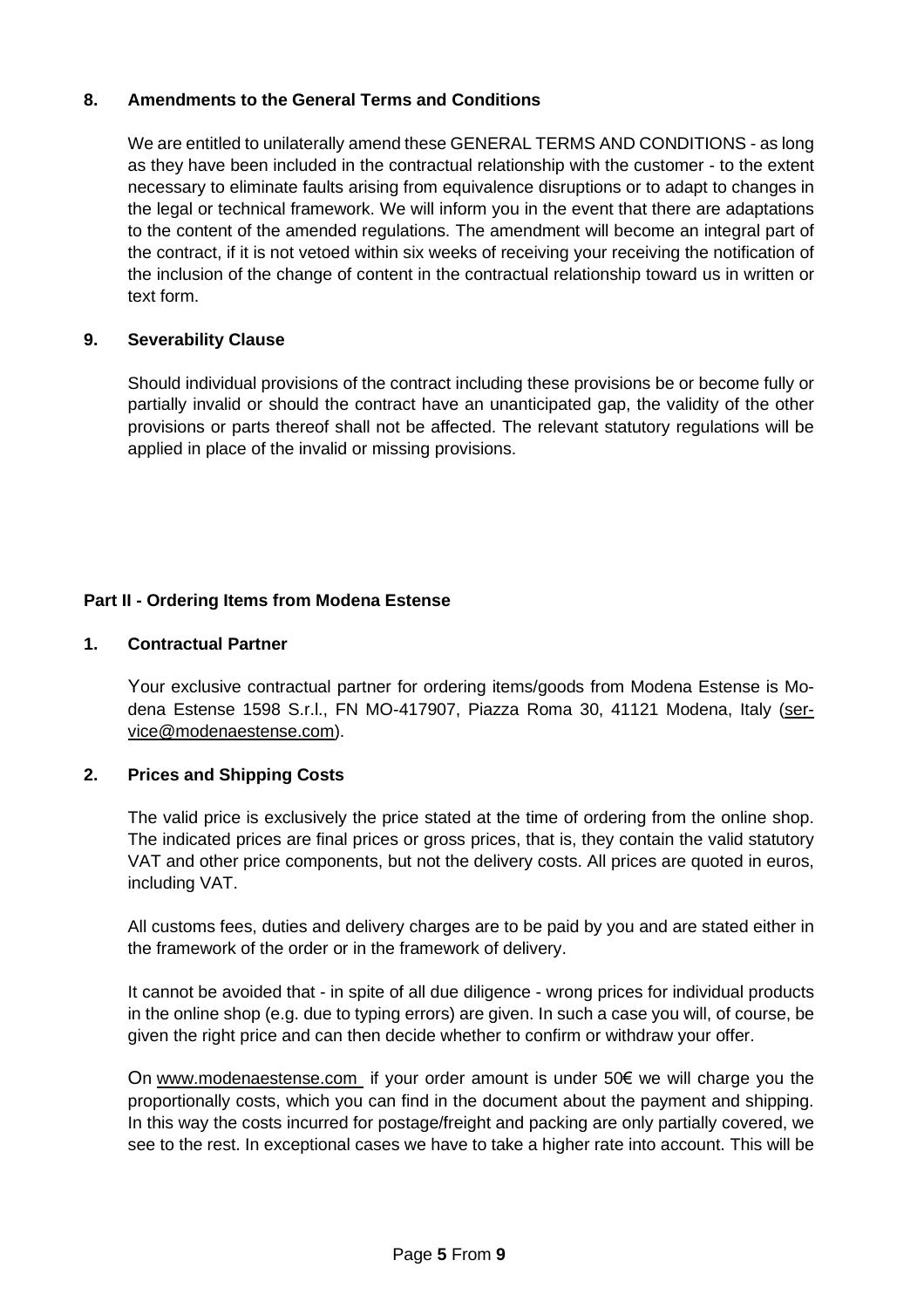reflected accordingly. If, for technical or logistical reasons, a shipment is sent in several parts, we will, of course, calculate the shipping costs only once. For orders from EUR 50.00 no shipping costs for shipping are charged.

If you should have received your order with no shipping costs charged (e.g. due to an promotional offer) and return the ordered goods, we will charge you the shipping costs for the delivered goods. In other words, we will refund you the purchase price, but not the shipping costs.

# **3. Payment Terms**

- **3.1.** Payments are processed by the provider MPAY24. We accept advance payment, payment through PayPal and by Credit Card. For each order we reserve the right not to offer certain payment methods and to point out other payment methods.
- **3.2.** Credit card purchases will be charged to your credit card account.
- **3.3.** Please note that we only accept payments from accounts within the European Union (EU). We do not cover the costs incurred through any money transactions.
- **3.4.** If your payment should be delayed, we are entitled to charge a late fee (maximum EUR 5.00 per reminder) as well as interest on arrears to the amount of 9% above the base interest rate of the European Central Bank's rate per year. Once the dunning period is over we can ask our debt recovery agency to recover the outstanding claim. You are obliged to pay all the incurred debt recovery costs in accordance with the regulation on maximum rates for debt collection institutes according to the current version of the Federal Law Gazette 141/1996. We are entitled to make claims for all damages incurred above the incurred recovery costs**.** The right to offset your own claims against us is valid only if your claims have been legally established or recognised by us. Moreover, you are entitled to exercise a right of retention only to the extent that your counterclaim is based on the same contractual relationship, unless mandatory statutory provisions stipulate otherwise .
- **3.5.** When placing your order, you agree to the use of electronic invoicing, iSd Section 11 para. 2 of the VAT Act (iSd § 11 Abs 2 UStG ), and not to be sent a printed invoice by mail. The electronic invoice will be sent to you by email.

# **4. Right of Returns for Consumers When Purchasing Items from Modena Estense**

**4.1.** All returns should be to Freinbichler Gesellschaft mbH, Franz-Sauer-Straße 48, A-5020 Salzburg, Austria. Timely dispatch of the products is sufficient to comply with the aforementioned time limit. However, the requirement for exercising your right of return, is that the goods or the food not be opened, be in their original intact state and, without damage, in the original sales packaging with labels, respectively with undamaged seal. You can use the printable return label on **[www.modenaestense.com](http://www.modenaestense/)** for return shipments. If you have problems downloading the return label, please contact our customer service via e-mail at **[ser](mailto:service@modenaestense.com)[vice@modenaestense.com](mailto:service@modenaestense.com)**. The right of return does not exist for the purchase of gift vouchers.

## **Please send items to:**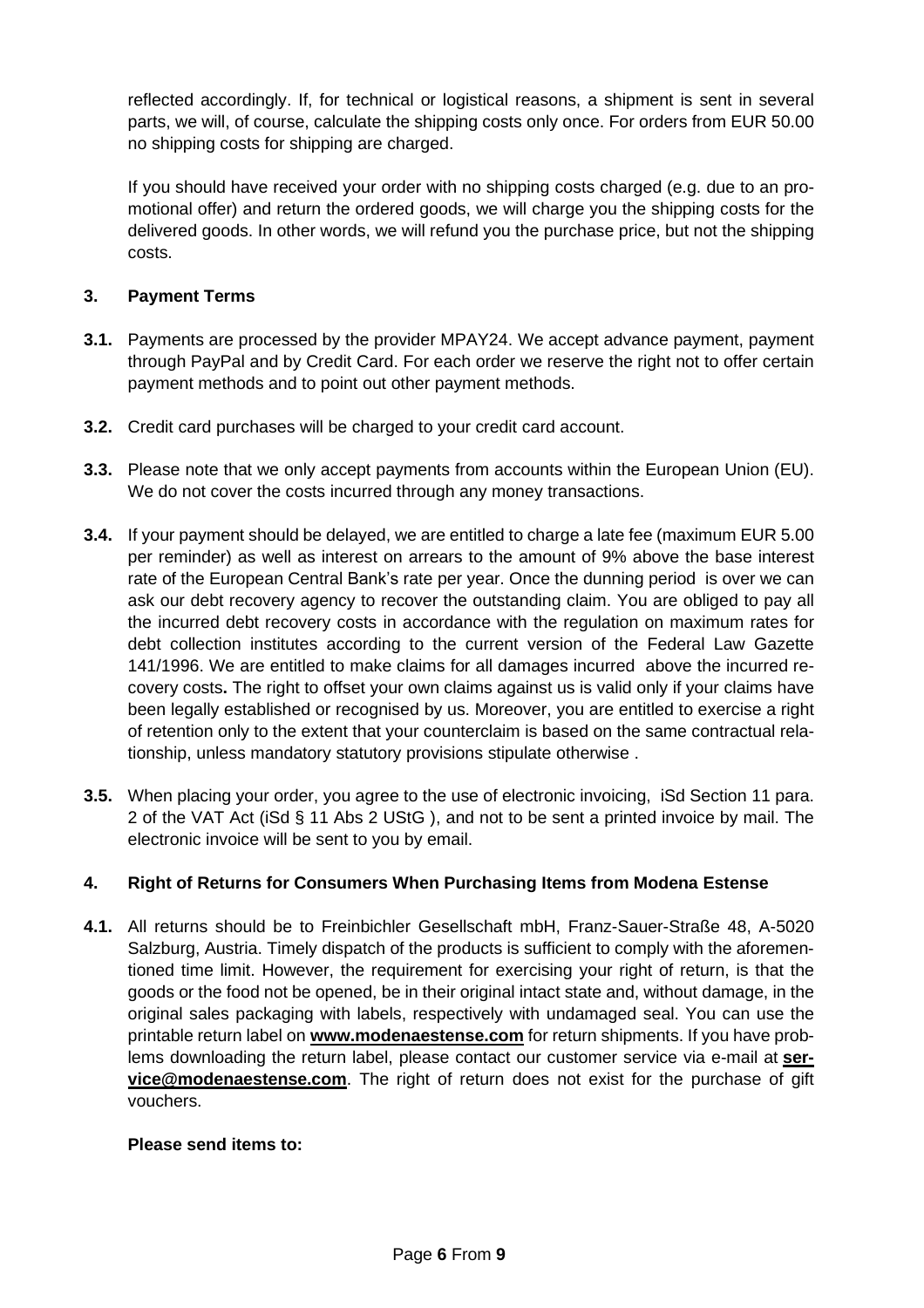Freinbichler Gesellschaft mbH Franz-Sauer-Straße 48 A-5020 Salzburg AUSTRIA

- **4.2.** When right of return is exercised, reimbursement will be to the account used for payment. For payments made in advance, the reimbursement will be to the account from which the transfer was made. Payments made through Paypal/by credit card will be refund to the associated Paypal/credit card account.
- **4.3** Please note that the voluntary withdrawal in the event of concluding a contract for the purchase of goods liable to spoil quickly (perishables) or expiry rapidly is excluded. Furthermore, the voluntary right of return does not apply to the purchase of gift vouchers. Any attempt to abuse our services will be pursued by all possible legal means.
- **4.4.** Your legal right of withdrawal or revocation or is not affected by compliance with our regulations regarding contractually granted right of return and remains independent of this. The statutory conditions listed there will be valid exclusively up until the expiry of the deadline for the legal right of withdrawal or revocation.

# **5. Cost Transfer Agreement**

- **5.1.** If you make use of your right of withdrawal, we will cover the costs of the return shipment. After prior consultation and clarification with us, the product can also be returned to Freinbichler Gesellschaft mbH, Franz-Sauer-Straße 48, A-5020 Salzburg, Austria. Prerequisite for exercising the right of return, is that the goods or the food not be opened, be in their original intact state and, without damage, in the original sales packaging with labels, respectively with undamaged seal.
- **5.2.** The maximum return costs from EU countries are EUR 10.00.

# **6. Statutory Right of Withdrawal for Consumers When Purchasing Items from Modena Estense**

- **6.1** Below please find the legally required information about the requirements and consequences of the right of withdrawal or revocation.
- **6.2** As a consumer you are entitled to a withdraw from this contract within fourteen days without stating any reason fo doing so. The deadline for withdrawal is fourteen days from the date on which you or a third party named by you, who is not the carrier, takes possession of the final goods.

In order to exercise your right of withdrawal, you must notify us

Modena Estense 1598 S.r.l. Piazza Roma 30 I-41121 Modena Italy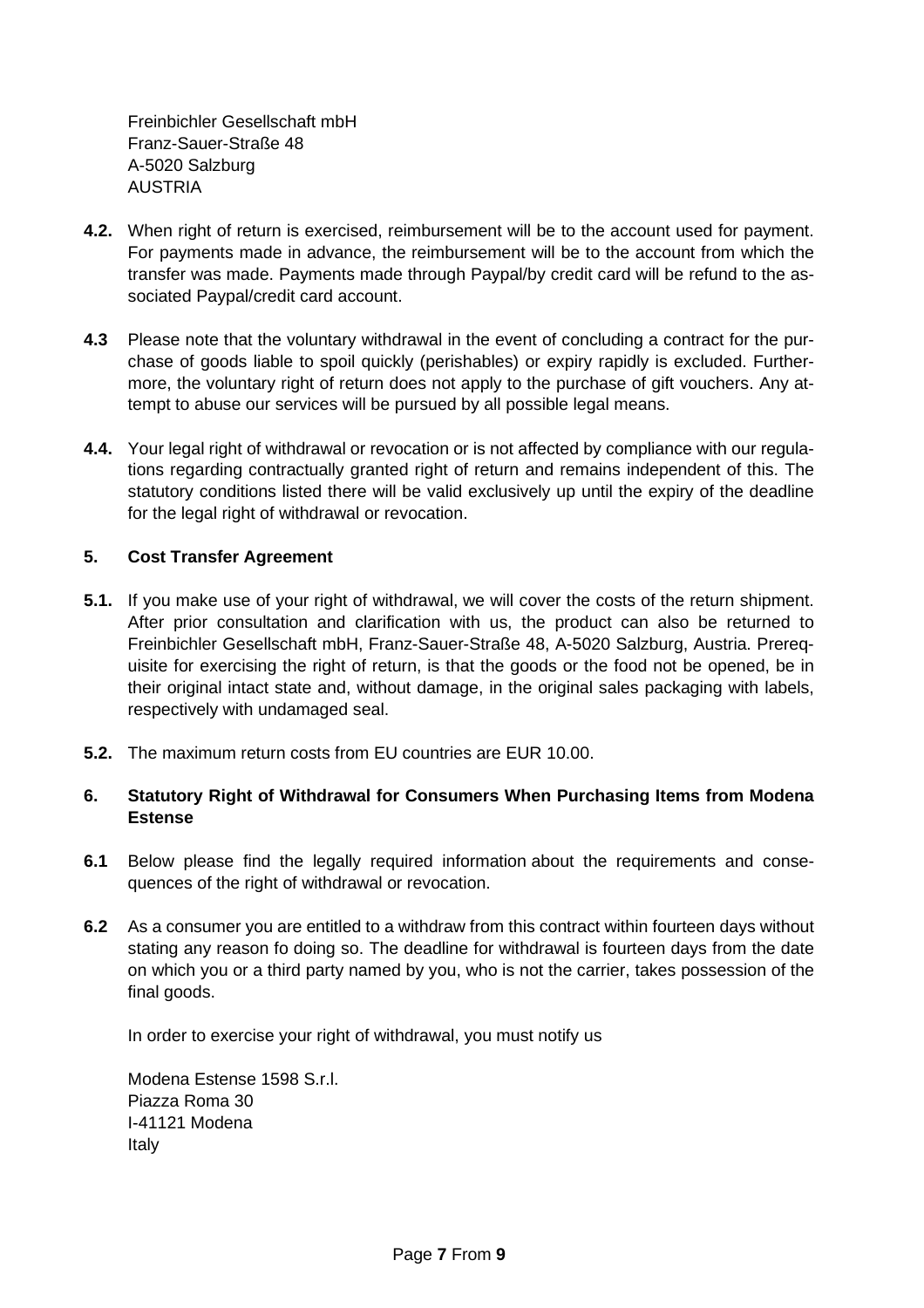Tel: +43 6215 88 51 40 Fax: +43 6215 88 51 E-Mail: [service@modenaestense.com](mailto:service@modenaestense.com)

of your decision to withdraw from this contract in a clear declaration (e.g., by fax or e-mail). For this purpose you can use the printable sample withdrawal form on [www.modenaes](http://www.modenaestense.com/)[tense.com.](http://www.modenaestense.com/) This, however, is not mandatory.

The withdrawal deadline shall be deemed met if you have sent the communication regarding your exercise of the right of withdrawal before the deadline expires.

## **Consequences of Withdrawal**

If you withdraw from this contract, we will refund all payments we have received from you, including delivery costs, without delay and, at the latest, within fourteen days from the date on which we receive notice of your withdrawal from this contract. For this refund we will use the same payment method which you used in the original transaction, unless expressly agreed otherwise. Under no circumstances will you be charged a fee for this refund.

We can withhold the refund until we have either received the returned goods, or you have provided proof that you have sent the goods back, whichever is the earlier.

You must return or pass on the goods to us without delay and no later than within fourteen days from the date on which you notify us of your withdrawal from this contract. The deadline is deemed met if you send the goods before the expiry of the fourteen day deadline. We shall bear the costs of the return shipment in accordance with Section 5. Part 2 (5.2) of these GTCs.

You will only be liable for any diminished value of the goods when this loss in value is attributable to any use of handling of the goods which is not deemed necessary in order to verify the condition, features and functionality of the goods. This is especially the case if goods are opened.

## **7**. **Exclusions of the Right of Withdrawal**

The right of withdrawal does not apply to contracts

- for the supply of goods liable to spoil quickly (perishables) or expiry rapidly;
- for the delivery of sealed goods which for reasons relating to health protection or hygiene are not suitable for return if the seal has been removed/broken after delivery;

- for the supply of goods which, due to their nature, were inseparably mixed with other goods after delivery; and the control of the control of the control of the control of the control of the control of the control of the control of the control of the control of the control of the control of the control of the con

#### **8. Retention of title**